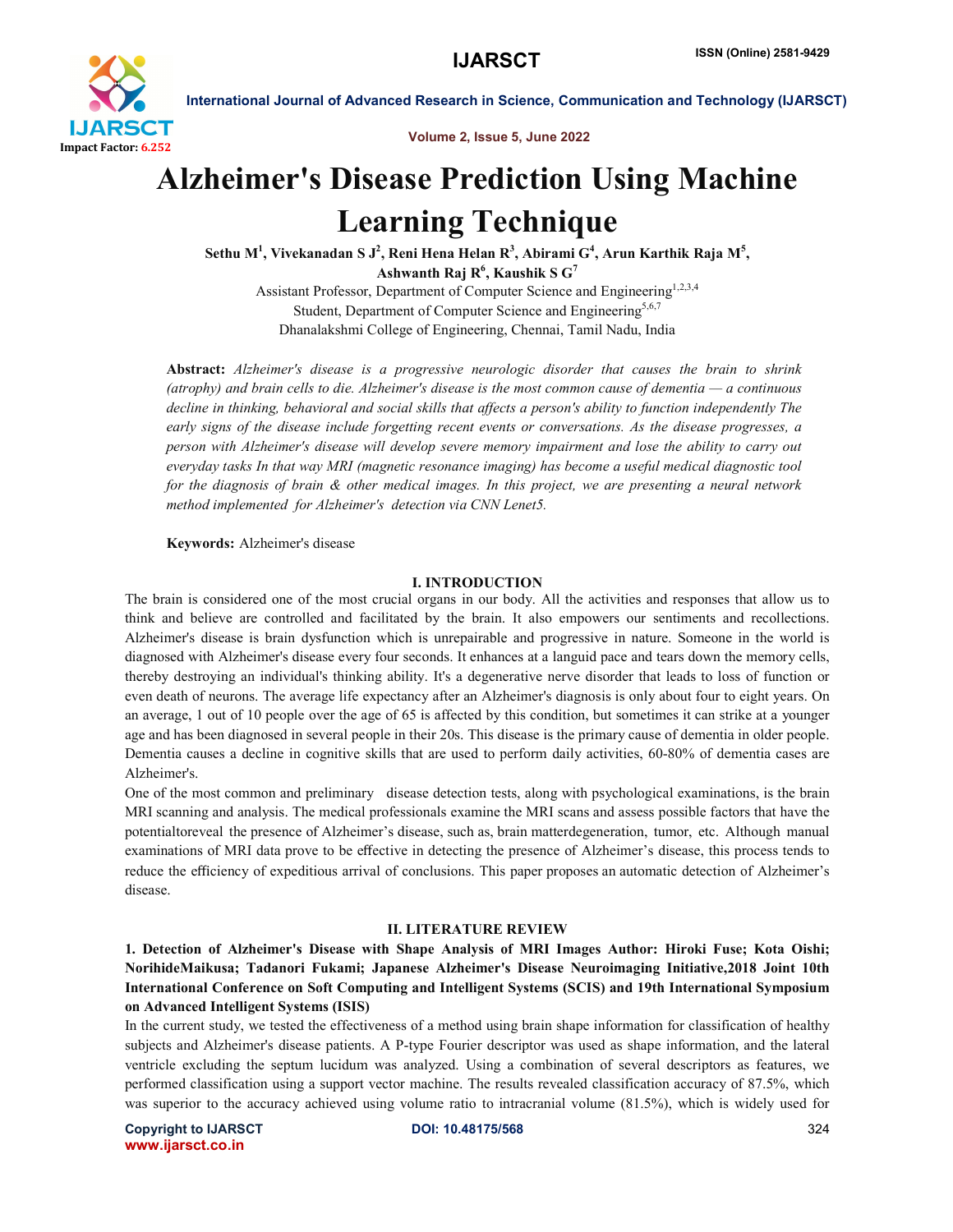

#### Volume 2, Issue 5, June 2022

conventional evaluation of morphological changes. The current findings suggest that shape information may be more useful in diagnosis, compared with conventional volume ratio.

#### 2. Alzheimer disease detection and tracking of Alzheimer patient, Author: Priyanka Thakre; V.R.Pawar,2016 International Conference on Inventive Computation Technologies (ICICT)

Alzheimer disease is one of the forms of dementia. AD is tremendously increasing disease in the world. There are so many biomarkers detect the Alzheimer disease. From that Electroencephalograph signal is give correct result and performance. In Alzheimer disease, death of brain cells are occurs so there is many causes happened such as memory loss, poor in calculation and recent event happened etc. Early detection of Alzheimer disease is very useful for him and his family. Early detection of Alzheimer patients is very useful for him and his family. In detection, firstly EEG database is filter then noise and artifacts is removed from EEG database using independent component analysis. By wavelet transform four features are extracted and classification is done by support vector machine. In monitoring system, Alzheimer patient is track by using GPS and GSM. With the help of this monitoring system Alzheimer patient is travel anywhere without caregiver.

### 3. Moving from detection to pre-detection of Alzheimer's Disease from MRI data A. N. N. P Gunawardena; R. N Rajapakse; N. D Kodikara; I. U. K. Mudalige, 2016 Sixteenth International Conference on Advances in ICT for Emerging Regions (ICTer)

Alzheimer's Disease (AD) is the most common form of dementia, affecting approximately 10% of individuals under 65 years of age, with the prevalence doubling every 5 years up to age 80, above which the prevalence exceeds 40%. Currently diagnosis of AD is largely based on the examination of clinical history and tests such as MMSE (Mini-mental state examination) and PAL (Paired Associates Learning). However, many present studies have highlighted the inaccuracies and limitations of such tests. Thus, medical officers are now moving to the more accurate neuroimaging data (Magnetic Resonance Imaging- MRI) based diagnosis for these types of diseases where brain atrophy transpires. However, it is a considerable challenge to analyses large numbers of images manually to get the most accurate diagnosis at present.

#### 4.Alzheimer's Disease and Dementia Detection from 3D Brain MRI Data Using Deep Convolutional Neural Networks H. M. Tarek Ullah; Zishan Ahmed Onik; Riashat Islam; Dip Nandi, 2018 3rd International Conference for Convergence in Technology (I2CT)

As reported by the Alzheimer's Association, there are more than 5 million Americans living with Alzheimer's today, with an anticipated 16 million by 2050. The neurodegenerative disease is currently the 6th leading source of death in the US. In 2017 this disease would cost the nation \$1.1 trillion. 1 in 3 seniors die in Alzheimer's disease or another dementia. It kills more than breast cancer and prostate cancer combined. As of these papers writing, detecting Alzheimer's is a difficult and time-consuming task, but requires brain imaging report and human expertise. Needless to say, this conventional approach to detect Alzheimer's is costly and often error prone. In this paper an alternative approach has been discussed, that is fast, costs less and more reliable. Deep Learning represents the true bleeding edge of Machine Intelligence. Convolutional Neural Networks are biologically inspired Multilayer perceptron especially capable of image processing. In this paper we present a state-of-the-art Deep Convolutional Neural Network to detect Alzheimer's Disease and Dementia from 3D MRI image.

#### 5. Early Prediction Of Alzheimer's Disease Dementia Based On Baseline Hippocampal MRI and 1-Year Follow-Up Cognitive Measures Using Deep Recurrent Neural Networks, Autho; Hongming Li; Yong Fan, 2019 IEEE 16th International Symposium on Biomedical Imaging (ISBI 2019)

Multi-modal biological, imaging, and neuropsychological markers have demonstrated promising performance for distinguishing Alzheimer's disease (AD) patients from cognitively normal elders. However, it remains difficult to early predict when and which mild cognitive impairment (MCI) individuals will convert to AD dementia. Informed by pattern classification studies which have demonstrated that pattern classifiers built on longitudinal data could achieve better classification performance than those built on cross-sectional data, we develop a deep learning model based on

Copyright to IJARSCT DOI: 10.48175/568 **325** www.ijarsct.co.in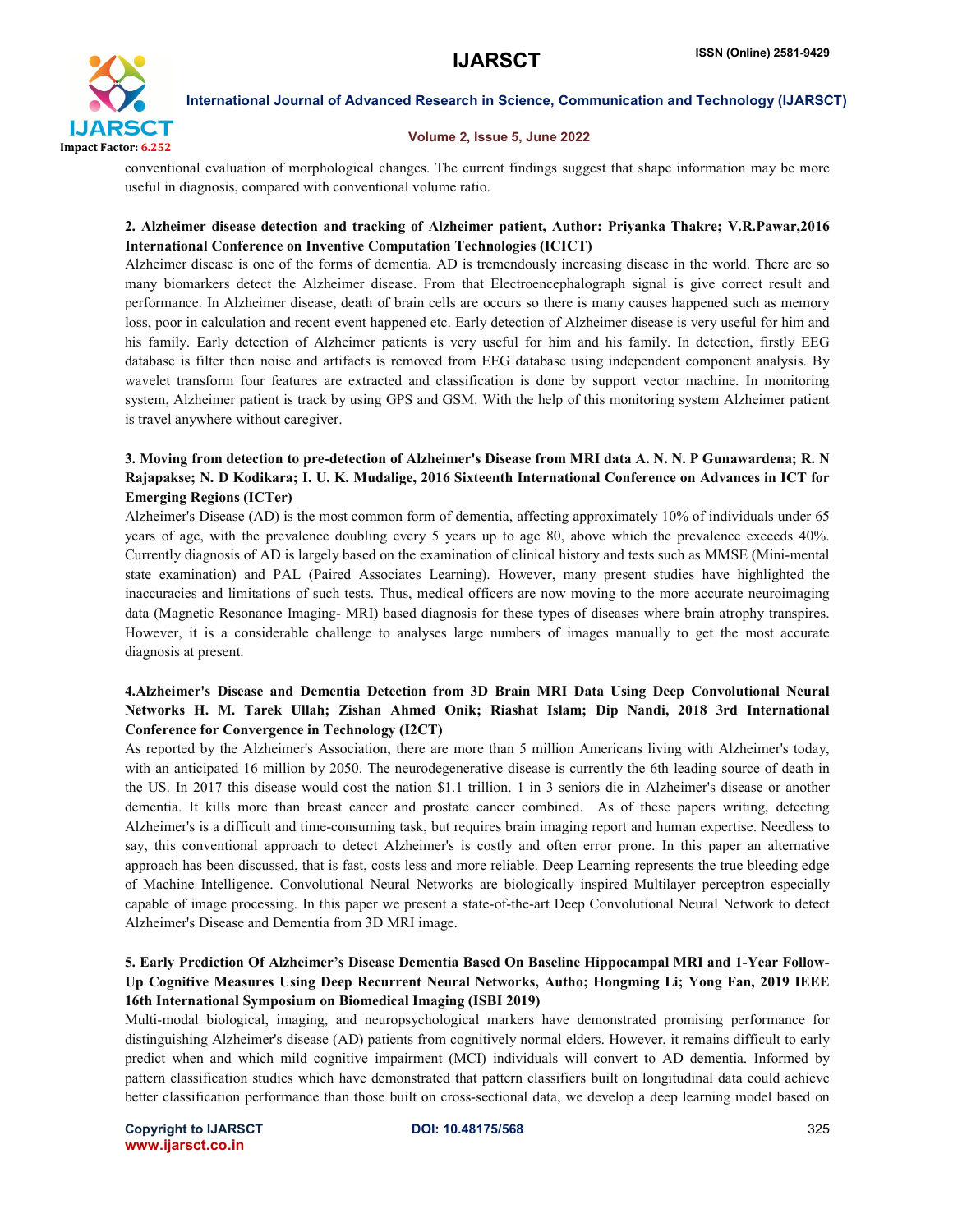

#### Volume 2, Issue 5, June 2022

recurrent neural networks (RNNs) to learn informative representation and temporal dynamics of longitudinal cognitive measures of individual subjects and combine them with baseline hippocampal MRI for building a prognostic model of AD dementia progression. Experimental results on a large cohort of MCI subjects have demonstrated that the deep learning model could learn informative measures from longitudinal data for characterizing the progression of MCI subjects to AD dementia, and the prognostic model could early predict AD progression with high accuracy.

### 6. Longitudinal Prediction Modelling of Alzheimer Disease using Recurrent Neural Networks, Author:SolaleTabarestani; MaryamossadatAghili; Mehdi Shojaie; Christian Freytes; Mercedes Cabrerizo; Armando Barreto; Naphtali Rishe , 2019 IEEE EMBS International Conference on Biomedical & Health Informatics (BHI)

This paper proposes an implementation of Recurrent Neural Networks (RNNs) for (a) predicting future Mini-Mental State Examination (MMSE) scores in a longitudinal study and (b) deploying a multiclass multimodal neuroimaging classification process that involves three different known stages of Alzheimer's progression, cognitively normal (CN), Mild Cognitive Impairment (MCI) and Alzheimer's Disease (AD). This multimodal data is fed into two well-studied variations of the RNNs; Long Short-Term Memory (LSTM) and Gated Recurrent Unit (GRU). The accuracy, F-score, sensitivity, and specificity of the models are reported for the classification task as well as the root mean square error (RMSE) and correlation coefficient for the regression task. The results demonstrate the superiority of the proposed model over state-of-the-art classification and regression techniques of Support Vector Machine (SVM), Support Vector Regression (SVR) and Ridge Regression.

#### 7. A Deep Decomposition of MRI to Explore Neurodegeneration in Alzheimer's Disease, Author:F. J. Martínez-Murcia; J. M. Górriz; J. Ramírez; D. Castillo-Barnes; F. Segovia; D. Salas-González; A. Ortiz, 2018 IEEE Nuclear Science Symposium and Medical Imaging Conference Proceedings (NSS/MIC)

Deep learning has revolutionized data analysis and particularly medical imaging, providing unprecedented insight to non-linear features. Image decomposition techniques such as Principal Component Analysis have been used for a long time, evolving towards complex non-linear decomposition algorithms. Convolutional networks, and particularly convolutional autoen-coders are known for providing high-level abstract features that describe the internal distribution of data in high-dimensional manifolds. In this work, we aim at gaining a deeper understanding the progression of the disease by predicting neuro logical test outcomes based solely on MRI data. In order to do so, we perform a selfsupervised decomposition of the MRI data using a deep convolutional autoencoder. The distribution of features in the zlayer is then used within a neural network-based regression, in order to test whether these imaging-derived biomarkers are related to several neuropsychological tests. The prediction of neuropsychological test outcomes achieved R 2 rates up to more than 0.3, with correlations higher than 0.5 in the case of variables heavily linked to neurodegeneration and cognitive state such as the MMSE or the ADAS11 scores.

#### 8. Correlation-Aware Sparse and Low-Rank Constrained Multi-Task Learning for Longitudinal Analysis of Alzheimer's Disease, Author:Pengbo Jiang; Xuetong Wang; Qiongling Li; LeimingJin; Shuyu Li, IEEE Journal of Biomedical and Health Informatics ( Volume: 23, Issue: 4, July 2019)

Alzheimer's disease (AD), as a severe neurodegenerative disease, is now attracting more and more researchers' attention in the healthcare. With the development of magnetic resonance imaging (MRI), the neuroimaging-based longitudinal analysis is gradually becoming an important research direction to understand and trace the process of the AD. In addition, regression analysis has been commonly adopted in the AD pattern analysis and progression prediction. However, most existing methods assume that all input features are equally related to the output variables, which ignore the difference in terms of the correlation. In this paper, we proposed a novel multi-task learning formulation, which considers a correlation-aware sparse and low-rank constrained regularization, for accurately predicting the cognitive scores of the patients at different time points and identifying the most predictive biomarkers. In addition, an efficient iterative algorithm is developed to optimize the proposed non-smooth convex objective formulation. We also have performed experiments using data from the AD neuroimaging initiative dataset to evaluate the proposed optimization formulation. Especially, we will predict cognitive scores of multiple time points through the baseline MRI features. The

Copyright to IJARSCT DOI: 10.48175/568 **326** www.ijarsct.co.in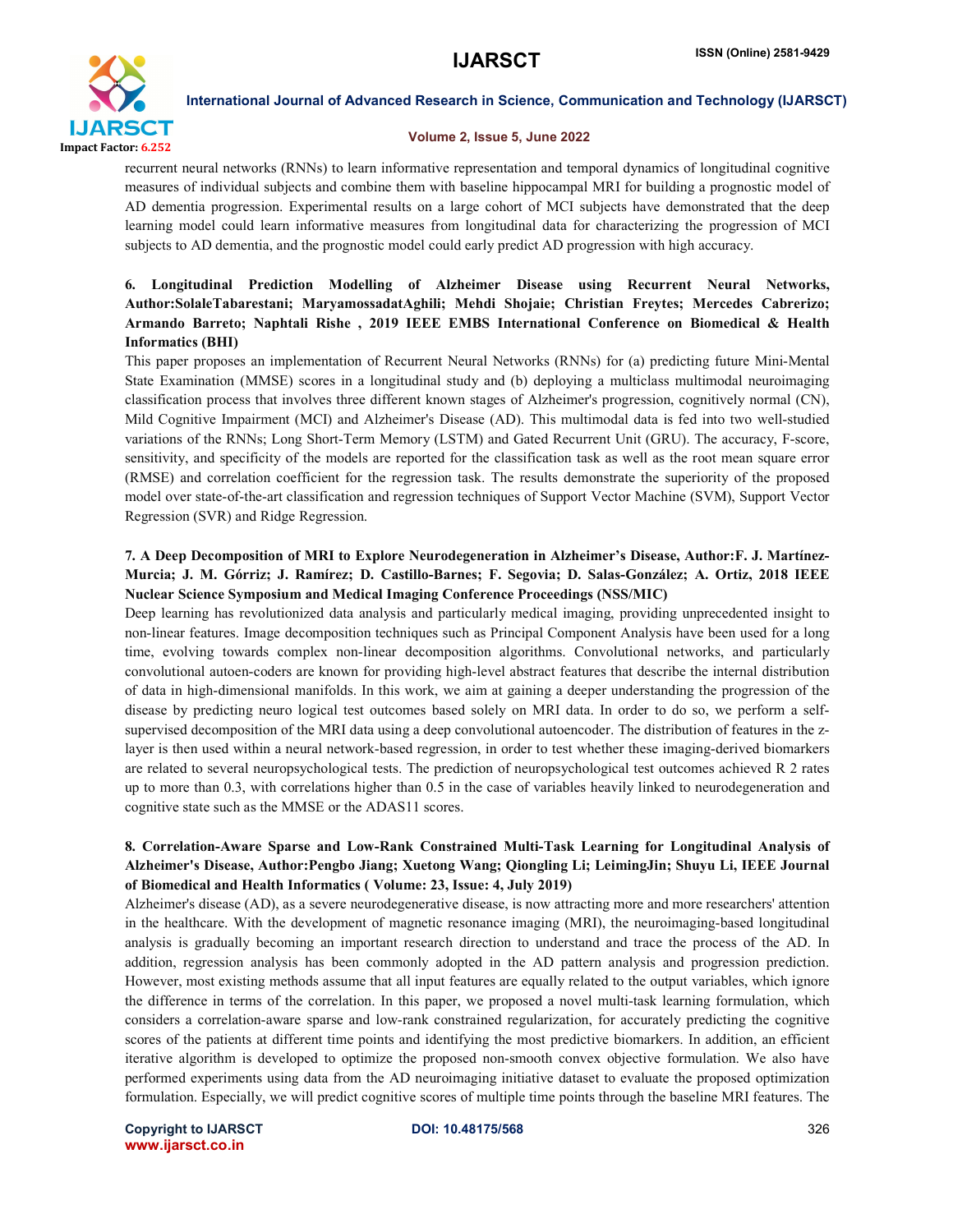

#### Volume 2, Issue 5, June 2022

results not only indicate the rationality and correctness of the proposed method for predicting disease progression but also identify some stable and important MRI features that are consistent with the previous research.

#### 9. Profile-Specific Regression Model for Progression Prediction of Alzheimer's Disease Using Longitudinal Data, Specific for Data, 9. Profile-Specific Regression Model for Progression Prediction of Alzheimer's Disease Using Longitudinal Data,<br>Author: SolaleTabaristan; MaryamossadatAghili; Mehdi Shojaie; Christian Freytes; Malek Adjouadi,2018 17th IEEE International Conference on Machine Learning and Applications (ICMLA)

Studies on progression and prediction of Alzheimer's disease (AD) at multiple time points are less prevalent than the standard cross-sectional studies, which have been around for over two decades. The reason is that longit standard cross-sectional studies, which have been around for over two decades. The reason is that longitudinal datasets have not been readily available until recently, therefore predictive analysis of AD is relatively new to the scene. Even have not been readily available until recently, therefore predictive analysis of AD is relatively new to the scene. Even<br>though some new lines of research have started to focus on regression modelling of the patient's patt future, they neglect the fact that the progression curves for different initial profiles at the baseline are fundamentally different from each other. These trends can hardly be modelled using a general regressor no matter how complex and different from each other. These trends can hardly be modelled using a general regressor no matter how complex and<br>nonlinear the model is. Therefore, encoding the disease progression for patients with different disease sev separate regressors may achieve results that are more reliable. Following this assertion, we propose a model that in its first step classifies the subjects in the baseline data into four groups of Early Mild Cognitive Impairment (EMCI), Late Mild Cognitive Impairment (LMCI), and Cognitively Normal Controls (NC). In the second stage, we trained profile specific regressors to estimate Mini-Mental State Examination (MMSE) scores in multiple future time months ahead of time. To validate our model, we perform a set of experiments on ADNI baseline MRI, FDG-PET, and cerebrospinal fluid (CSF) data from 1,458 subjects, among them 333 AD patients, 529 LMCI, 255 EMCI, and 341 NC. Experimental results demonstrate the effectiveness of the proposed method in terms of Root Mean Square Error (RMSE) exhibiting an average of 1.12 decrease in the MMSE questionnaire scale range of [0 30] RMSE scores obtained with state-of-the-art regression kernels. ate regressors may achieve results that are more reliable. Following this assertion, we propose a model that in its<br>tep classifies the subjects in the baseline data into four groups of Early Mild Cognitive Impairment (EMCI expectiveness of the proposed method in terms of Root Mean Square Error decrease in the MMSE questionnaire scale range of [0 30] over comparable art regression kernels.<br>III. SYSTEM ARCHITECTURE data structures oftware arch time-points up to 36  $1.12$  decrease in the MMSE questionnaire scale range of  $[0, 30]$  over comparable

#### III. SYSTEM ARCHITECTURE

Design is a multi-step that focuses on data structures oftware architecture, procedural details, procedure etc... and interface among modules. The design procedure also decodes the requirements into presentation of software that can be accessed for excellence before coding begins. Computer software design change continuously as novel methods; improved analysis and border understanding evolved. Software proposal is at relatively primary stage in its revolution. Therefore, software design methodology lacks the depth, flexibility and quantitative nature that are usually associated with more conventional engineering disciplines. However, methods for software designs do exit, criteria for design qualities are existing and design notation can be applied.



Copyright to IJARSCT www.ijarsct.co.in

DOI: 10.48175/568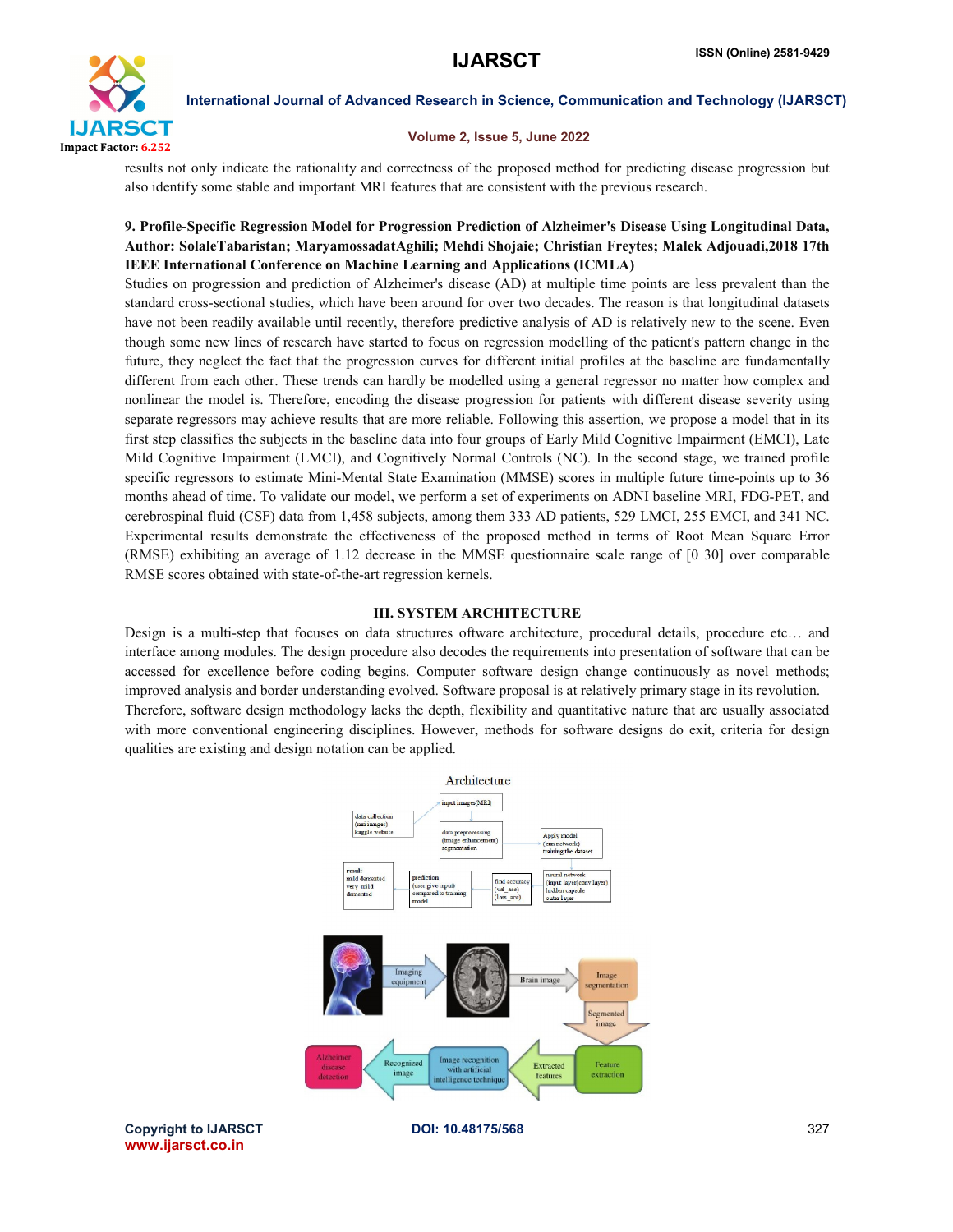

#### Volume 2, Issue 5, June 2022

#### IV. SYSTEM IMPLEMENTATION

#### Collection of Data set

The collection of data used in this system includes rainfall data from many regions within India. It includes rainfall data from 1901 to 2015. Along with that, average rainfall and rainfall between the transition of two months have been included. The dataset contains a total of 4000 rows. The dataset was obtained from the Kaggle website, which is a data collection and publishing website. It includes attributes such as subdivision, Year, Months etc.

#### Pre-processing

Data Arrangement: The material we've chosen is unlikely to be in a format that allows you to interact with it. The details could be in a social database, but we needed it in a simple text or a restricted record configuration. So, it is formatted in a data framework or material document. Import dataset and libraries: The formatted data is imported into a CSV file So that Jupiter notebook can read the file and continue the process. All-important libraries required like NumPy, pandas, matplotlib, seaborn are imported for reading, visualization, and manipulating the data.

Removing null values: Sometimes, the information of data may miss. In that case, we can perform two methods in removing the null values either deleting the row which contains the null value or calculating the mean value of the particular column or a row and replaces the missing value with the mean value. Therefore, it gives better results than the previous method. Splitting the data: Choose the independent variables or feature columns of the database, represent them as x, and define the target or dependent variable rain tomorrow as y. The database is separated into two separate sets - train data and test data using function train test split (). Typically, the dataset is divided into 7:3 or 8:2 ratios. That means we can use 70-80% of the data for training the algorithm while leaving out the remaining 20-30% for test data. The splitting of data depends on the form and size of the dataset.

#### Model Creation

The predicting the air quality problem, decision tree algorithm prediction model is effective because of the following reasons: It provides better results in classification problem. It is strong in pre-processing outliers, irrelevant variables, and a mix of continuous, categorical and discrete variables. It produces out of bag estimate error which has proven to be unbiased in many tests and it is relatively easy to tune with.

#### Model Prediction

Machine learning needs data gathering have lot of past data. Data gathering have sufficient historical data and raw data. Before data pre-processing, raw data can't be used directly. It's used to pre-process then, what kind of algorithm with model. Training and testing this model working and predicting correctly with minimum errors. Tuned model involved by tuned time to time with improving the accuracy.

#### **Objective**

#### V. ALGORTIHM USED

Segmentation of brain image is imperative in surgical planning and treatment planning in the field of medicine. In this work we have proposed a neural network approach to detect Alzheimer's disease using via convolutional neural network which comes under machine learning algorithm to attain high accuracy.

#### Convolutional Neural Network

A Convolutional Neural Network (ConvNet/CNN) is a Deep Learning algorithm which can take in an input image, assign importance (learnable weights and biases) to various aspects/objects in the image and be able to differentiate one from the other.

There are three types of layers that make up the CNN which are the convolutional layers, pooling layers, and fullyconnected (FC) layers. When these layers are stacked, a CNN architecture will be formed. In addition to these three layers, there are two more important parameters which are the dropout layer and the activation function which are defined below.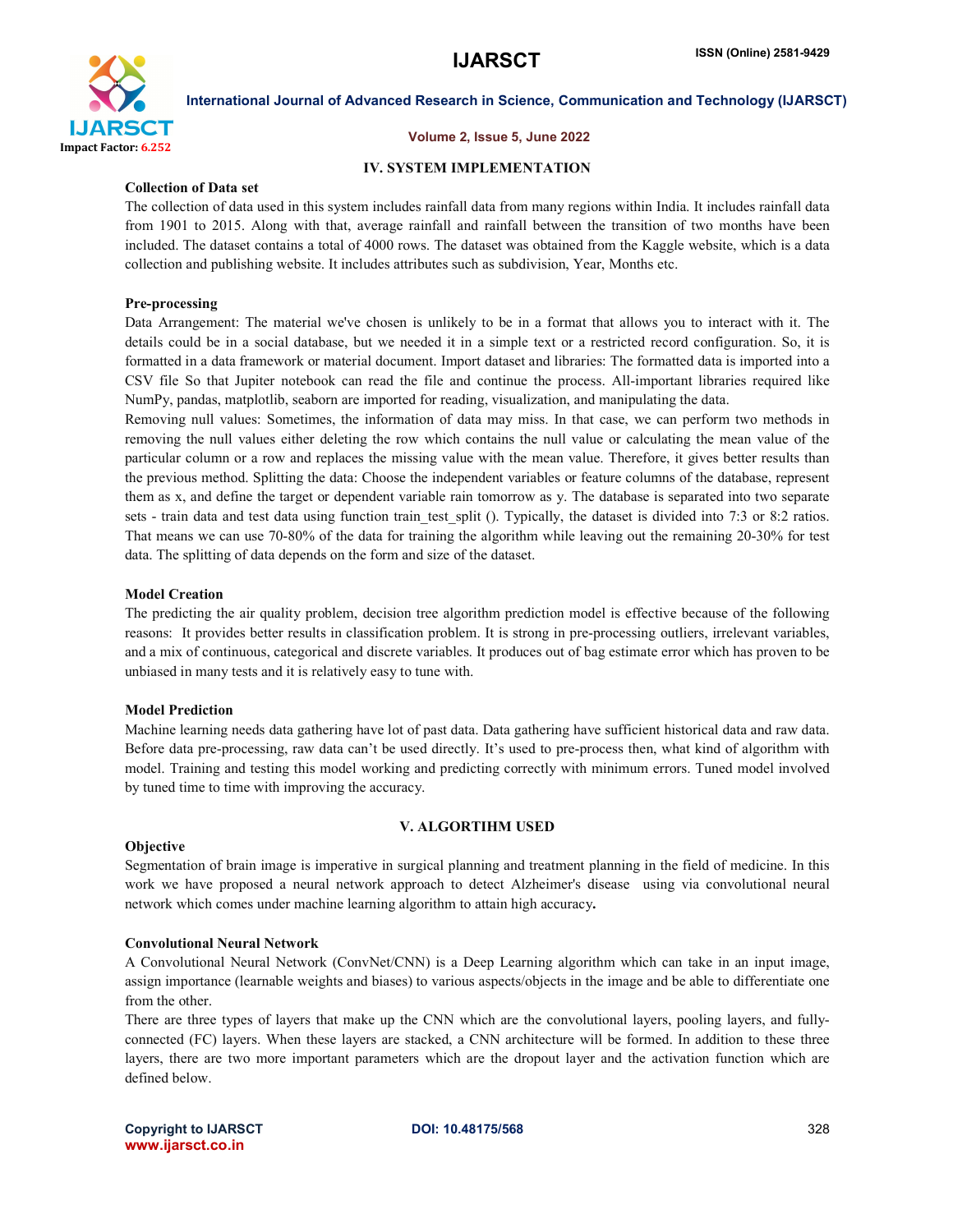## **IJARSCT**



International Journal of Advanced Research in Science, Communication and Technology (IJARSCT)

Volume 2, Issue 5, June 2022

#### VI. RESULTS



Accuracy depends on the size of the dataset. Here we have attained above Accuracy depends on the size of the dataset. Here we have attained above 98% accuracy



#### **NOL TO BUNGO + EC 4 0 B + C E +**  $\mathbf{0} \xrightarrow{\mathrm{DM}} \mathbf{0} \otimes \mathbf{0} \xrightarrow[\mathrm{M}]{\mathrm{DM}} \mathbf{0} \times \mathbf{0}$

#### VII. CONCLUSION

This paper determines a prospective solution for detecting the disease at an early stage. The models used in this paper have successfully classified the images into the appropriate four classes and indeed provided us with promising results. The cnn model has shown decent accuracy in classification of images. The model has displayed certain promising graphs. It used a batch size of 64. The model has runed for 10 epochs. The model provided an accuracy of about 95% in the train data and about 80% in the test data. The proposed model can help doctors diagnose Alzheimer's Disease more effectively and can be modified have successfully classified the images into the appropriate four classes and indeed provided us with promising results.<br>The cnn model has shown decent accuracy in classification of images. The model has displayed certain bective solution for detecting the disease at an early stage. The images into the appropriate four classes and indeed provide<br>ceent accuracy in classification of images. The model has<br>64. The model has runed for 10 epochs.

Copyright to IJARSCT www.ijarsct.co.in